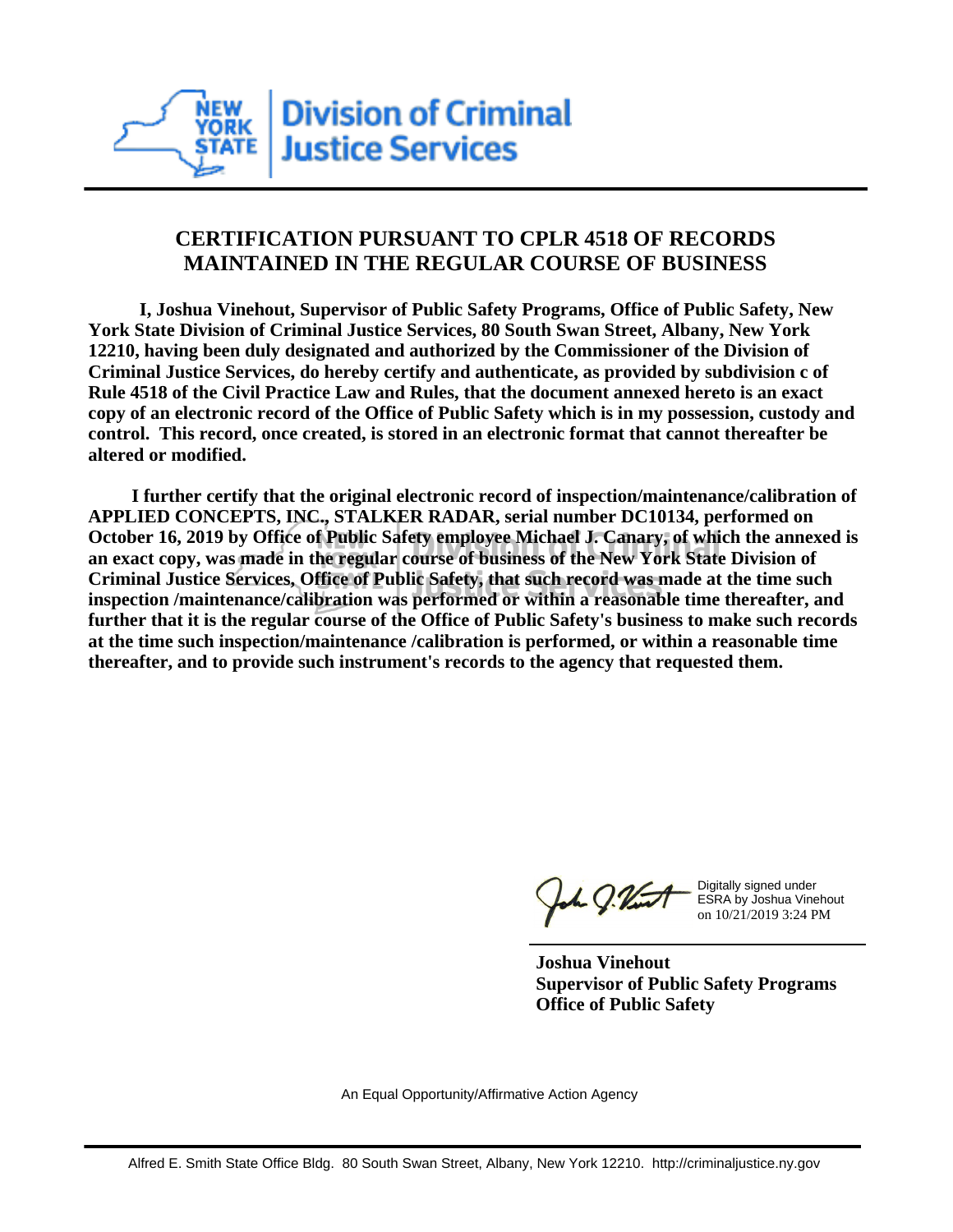## **RADAR RECORD OF INSPECTION / MAINTENANCE / CALIBRATION**

## **Name of Submitting Agency: Stony Point Town Police Department Manufacturer: APPLIED CONCEPTS, INC. Model: STALKER Date: October 16, 2019 Serial Number: DC10134**

 **I hereby certify that APPLIED CONCEPTS, INC. RADAR, model STALKER, serial number DC10134/ / KA13995 / / N/A, has been calibrated using standards whose accuracies are established by the National Bureau of Standards, or have been derived by the ratio type of self calibration techniques. Calibration has been effected by controlled tests performed on the date indicated above.**

| <b>Test No</b> | <b>Internal Standard</b>                   | <b>Test Result</b> |
|----------------|--------------------------------------------|--------------------|
|                | 65 MPH                                     | 65 MPH             |
| <b>Test No</b> | <b>Certification Standard (Stationary)</b> | <b>Test Result</b> |
|                | 40 MPH                                     | 40 MPH             |
|                | <b>25 MPH</b><br>YORK                      | <b>25 MPH</b>      |
| <b>Test No</b> | <b>Certification Standard (Moving)</b>     | <b>Test Result</b> |
|                | 40 MPH                                     | <b>15 MPH</b>      |
|                | 25 MPH                                     |                    |

**Turning Fork Certification / Date of Certification: October 16, 2019**

| <b>Serial Number</b> | <b>Frequency</b> | <b>Test Result</b> |
|----------------------|------------------|--------------------|
| FB004098             | 4162 HZ          | 40 MPH             |

**The above stated tuning fork has been tested and found to oscillate at 4162 Hertz. It will cause a calibration signal of 40 MPH when used with a Doppler traffic radar operating at 34,700 Mhz.**

| <b>Serial Number</b> | Frequency           | <b>Test Result</b> |
|----------------------|---------------------|--------------------|
| FA003201             | 2611 H <sub>7</sub> | 25 MPH             |

**The above stated tuning fork has been tested and found to oscillate at 2611 Hertz. It will cause a calibration signal of 25 MPH when used with a Doppler traffic radar operating at 34,700 Mhz.**

 **I further certify that the entries made in these records were made at the time that the inspection /maintenance/calibration of the above identified RADAR was performed, or within a reasonable time thereafter.**

 *page 1 of 2* 

Digitally signed under ESRA by Michael J. Canary on 10/16/2019 10:59 AM

**Michael J. Canary Highway Safety Equipment Technician Office of Public Safety**

**\_\_\_\_\_\_\_\_\_\_\_\_\_\_\_\_\_\_\_\_\_\_\_\_\_\_\_\_\_\_\_\_\_\_\_\_\_**